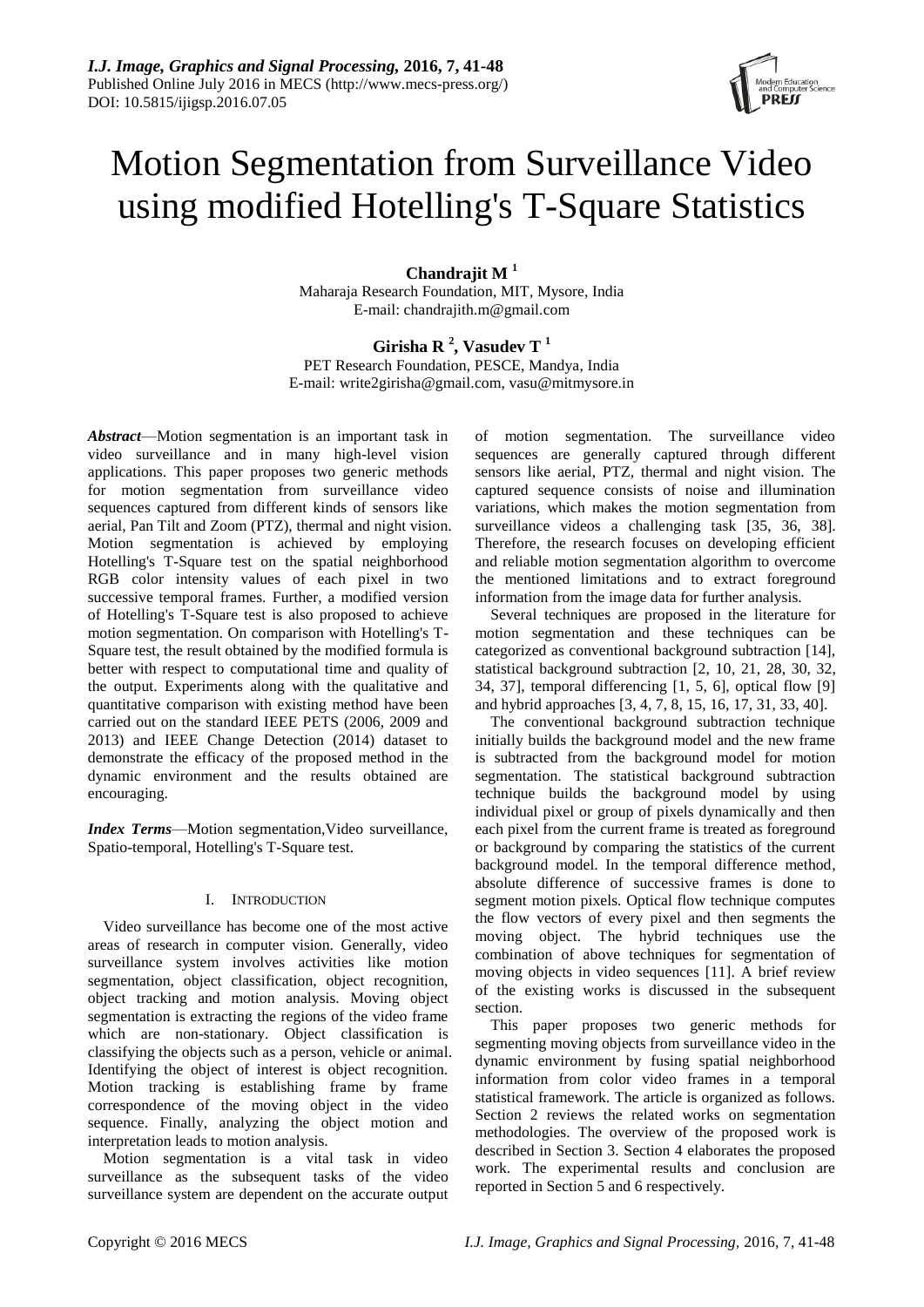## II. RELATED WORKS

Research in the area of motion segmentation has been attempted using conventional background subtraction [14], statistical background subtraction [2, 10, 21, 28, 30, 32, 34, 37], temporal differencing [1, 5, 6], optical flow [9] and hybrid [3, 4, 7, 8, 15, 16, 17, 31, 33, 40] approaches.

Heikkila and Silven [14] modeled background by observing the pixel values of the previous frames and then a pixel in the current frame is marked as foreground or background based on predefined threshold after subtraction with the background frame. Stuaffer and Grimson [30] modeled the background as a mixture of Gaussians for motion segmentation. Human detection using background subtraction is proposed by Munoz [21] where the background is modeled as mixtures of Gaussians. A variant of background subtraction that is based on sampled consensus is proposed by Wang and Suter [34]. Armanfard and Komeili [2] proposed blockbased background subtraction which makes use of texture and edge information to detect pedestrians. Johnsen and Tews [32] propose background modeling based on approximated median filter. Elgammal et al. [10] proposed non-parametric kernel density estimation technique for background modeling. Median based background subtraction in temporal domain is proposed in [28].

Lee et al. [5] performed moving objects segmentation using frame difference between the current and previous frame. Jung et al. [1] proposed an algorithm to segment moving objects by frame differencing followed by flood fill. Cheng and Chen [6] used Discrete Wavelet Transform followed by frame differencing and extracted color and spatial information to segment moving objects.

Denman et al. [9] detected vehicle and person using optical flow discontinuities and color information. Girisha and Murali [33] proposed a method that combines temporal differencing with statistical correlation for motion segmentation. Chandrajit et al. [3, 4] proposed two methods based on statistical spatio-temporal to segment motion objects. Another work to segment motion pixels using robust background construction using Wronskian framework is reported in [31] by Subudhi et al. Some hybrid methods are proposed in [7, 8, 15, 16, 17] which used a combination of motion based and spatiotemporal segmentation [39] for segmenting the objects of interest.

Nearly, most of the statistical background subtraction based approaches [2, 21, 28, 30, 32, 34] model the background as normally distributed. However, in the realtime environment, this assumption cannot be considered [10]. Optical flow based approaches can accurately segment moving objects based on the direction of intensity gradient. However, these methods suffer from illumination variations. Temporal differencing based methods generate holes in the segmented objects. Hence, these methods are unsuitable if entire motion object region has to be segmented. Further, most of the methods

proposed in the literature tackle the segmentation problem with respect to a specific application along with a set of assumptions. In [33], motion segmentation was achieved with no prior assumptions. However, the method requires a post processing step to fill the holes of moving objects.

The majority of the works reported in the literature have been tested either on video that is captured from normal or PTZ sensors. And also, it is clear from the literature that many approaches to motion segmentation have been attempted but there are still challenges to develop a robust motion segmentation algorithm that can segment semantically meaningful objects from the video [18, 25]. This makes room for further research to develop generic and efficient motion segmentation algorithm which can work on complex and dynamic environment videos captured from different kinds of sensors.

## III. OVERVIEW OF PROPOSED METHOD

Motion segmentation is the process of extracting the non-stationary objects from the video frames. Initially, we perform preprocessing of the input frames by convolving with a Gaussian filter [29] to reduce the noise. Next, the RGB color intensity values of the 3 x 3 spatial neighborhood of each pixel from two successive temporal frames are used in the statistical Hotelling's T-Square test or modified Hotelling's T-Square test [13] for detecting the variations of the intensity values. Finally, moving objects are segmented based on the value of test statistic. The overview of the proposed method is shown in Fig.1.

### IV. THE PROPOSED METHOD

Generally, the scene captured from surveillance video sensors consists of noise and suffer from illumination variations. Gaussian blur is widely used in many vision applications to reduce the image noise [29]. In this work, smoothing is performed by employing 2D 3 x 3 Gaussian filter on the input frames of the video sequence. Extensive experiments have been carried out with other popular filters. Due to the various disadvantages of the other filters over Gaussian filter, we have found the performance of the 3 x 3 Gaussian filter to be convincing.

In color video frames each pixel is composed of red, green and blue intensities. In this work, we have considered the mean of RGB color intensity value of each pixel  $P(w, h)$  computed using (1) as the pixel value for segmenting moving objects.

$$
P(w,h) = \frac{P(w,h)_R + P(w,h)_G + P(w,h)_B}{3}
$$
 (1)

where,  $w$  and  $h$  are the coordinates, in which  $w$  ranges from 0 to maximum width of the frame in the horizontal direction and *h* ranges from 0 to maximum height of frame in the vertical direction.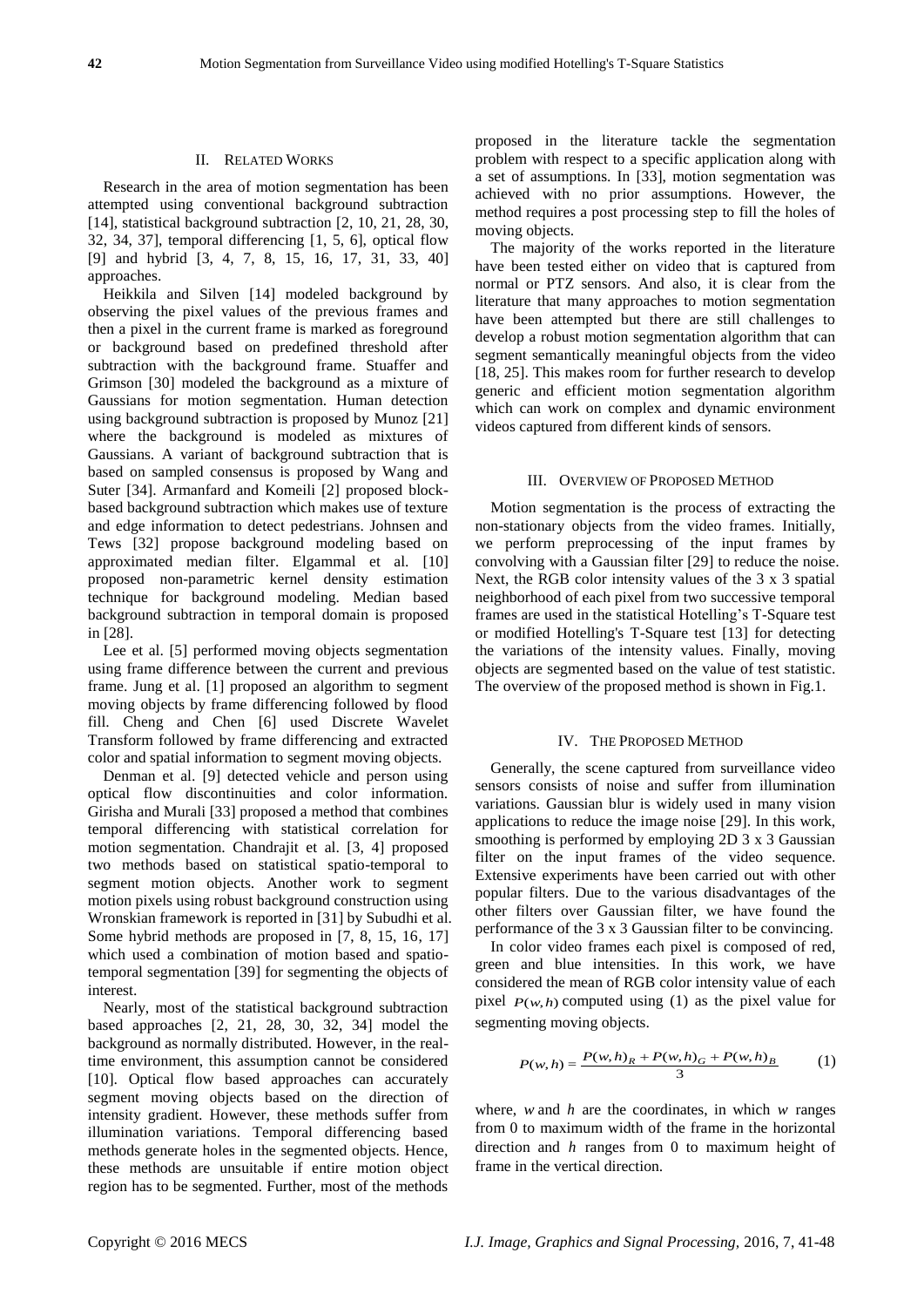

Fig.1. The Proposed Motion Segmentation Algorithm using Modified Hotelling's T-Square Test

## *A. Motion Segmentation using Hotelling's T-Square test*

Statistics is a tool for describing and understanding variability in the data. The Hotelling's T-Square test (2) is a popular statistical test to determine significant difference between mean vectors [13, 26].

$$
T^{2} = \frac{n_{1}n_{2}}{n_{1} + n_{2}} (\bar{x}_{1} - \bar{x}_{2})^{T} S^{-1} (\bar{x}_{1} - \bar{x}_{2})
$$
 (2)

where,  $(\overline{x_1} \& \overline{x_2})$  are the mean vectors of two population,  $s^{-1}$  is the inverse of the covariance matrix and  $(n_1 \& n_2)$  are size of the observations.

In order to segment motion pixels in a video frame, we need to identify the pixels whose values vary drastically from previous observations. Since single pixel value from the current and previous frame is not sufficient for detecting variability, a spatial 3 x 3 neighborhood of each pixel from two successive frames  $P(w, h)_{N9}^t$  and  $P(w, h)_{N9}^{t+1}$  is considered in this work for motion segmentation. These neighborhood values from successive temporal frames are fed into the Hotelling's T-Square test. Hence, two vectors each of which consisting of 9 mean RGB values are built for Hotelling's T-Square test.

The test statistic  $T_{P(w,h)}^2$  computed for each pixel is compared with the critical value  $(\tau)$  for measuring the significant difference between the pixel values. The critical value is chosen from the F-table [13, 26] by using  $(n_1 + n_2 - 2)$  degrees of freedom with predetermined level of significance  $(\alpha = 0.5)$  Hence, the motion is detected for each pixel by considering neighbors. The output frames  $(D_t \& D_{t+1})$  containing the extracted foreground objects are generated from frames  $(I_t \& I_{t+1})$ as follows

$$
D_{P(w,h)_m} = \begin{cases} RGBofI_{P(w,h)_m} & (T_{P(w,h)}^2 \ge \tau) \\ 0 & (otherwise) \end{cases}
$$
(3)

where,  $m = \{t, t+1\}$  and  $I_{P(w,h)}$  is a pixel in the input frame.

## *B. Motion segmentation using modified Hotelling's T-Square test*

The Hotelling's T-Square test statistic computation requires the multiplication of transpose of mean difference vectors with the inverse of covariance matrix and mean difference vectors. However, these computations are expensive for real time scenario. In this work, instead of mean vectors, we are considering the weighted mean for mean vectors of two populations. The arithmetic mean is based on the assumption that, all the data in the population are of equal importance. However, in real time scenario, this assumption is overridden. If some values need to be given more importance while calculating mean then a weighted mean is more appropriate. The weighted mean of 3 x 3 neighborhood values of each pixel in successive temporal frames is computed using (4).Thereby, we bring down the two vectors of (2) to two single weighted mean values.

$$
\mu_{N9}^{m} = \frac{\sum_{j=1}^{9} \beta_{j} P(w, h)_{Nj}}{\sum_{j=1}^{9} \beta_{j}}
$$
(4)

where,  $\beta_j$  is the weight and  $m = \{t, t+1\}$ . The values of  $\beta_j$  are chosen such that the center pixel weight is higher than its neighbors.

Since we are interested in measuring the degree of change between two mean vectors, the covariance  $cov_{t,t+1}$  (5) of 3 x 3 neighborhood mean RGB values of each pixel in successive frames are used instead of covariance matrix which is used in Hotelling's T-Square test.

$$
cov_{t,t+1} = \frac{\sum_{j=1}^{9} (P(w,h)_{Nj}^t - \mu_{N9}^t) (P(w,h)_{Nj}^{t+1} - \mu_{N9}^{t+1})}{9}
$$
(5)

Hence, the modified Hotelling's T-Square test statistic is given in (6) which uses covariance of two populations and square of the mean difference.

Copyright © 2016 MECS *I.J. Image, Graphics and Signal Processing,* 2016, 7, 41-48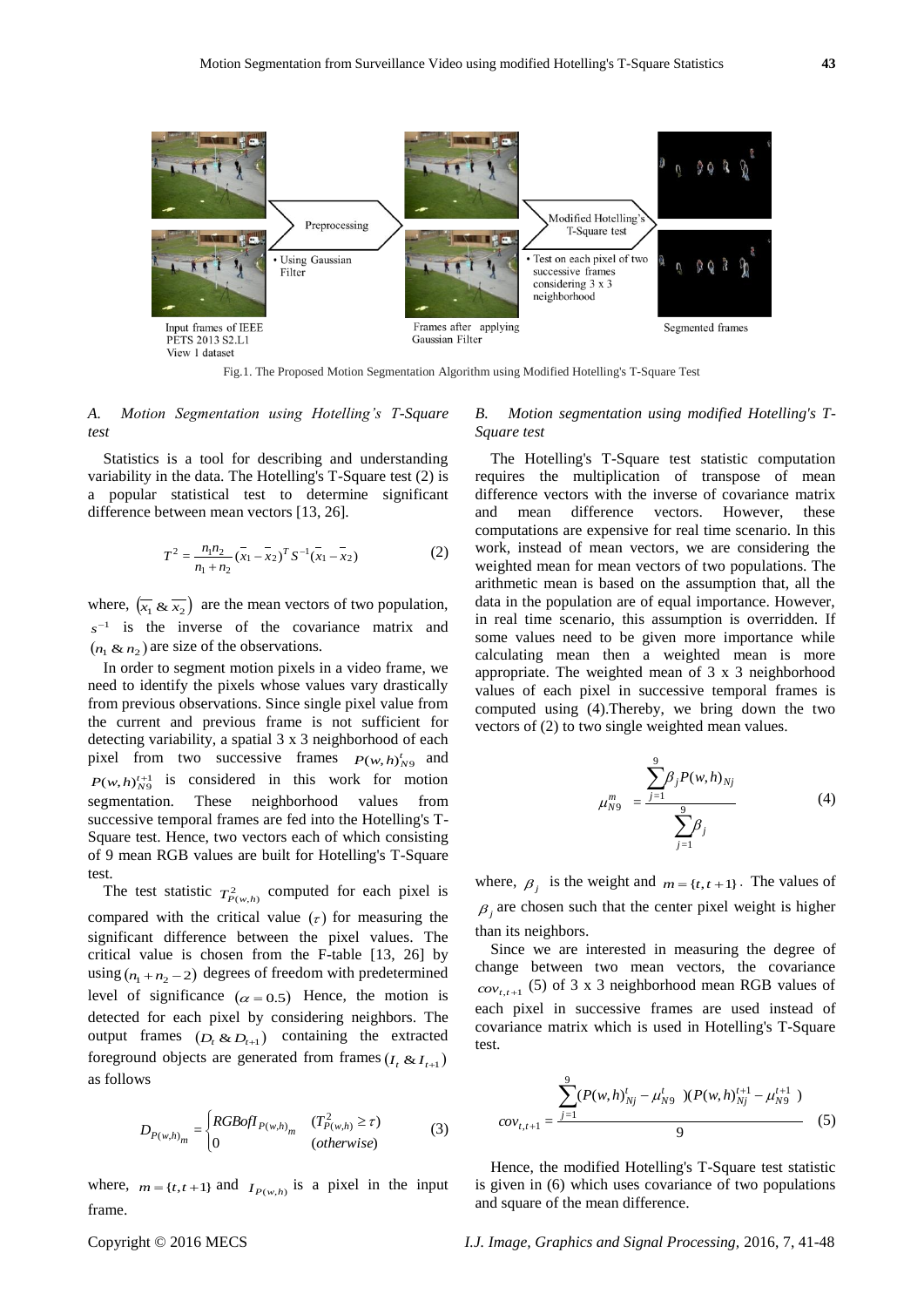Motion Segmentation for each pixel in successive frames is performed using modified Hotelling's T-Square test on the  $\mu_{N9}^t$  and  $\mu_{N9}^{t+1}$  values using:

$$
t_{P(w,h)}^2 = \frac{n_1 n_2}{n_1 + n_2} \frac{(\mu_{N9}^t - \mu_{N9}^{t+1})^2}{cov_{t,t+1}}
$$
 (6)

The test statistic which is computed for each pixel shown in Fig.2 using (6) is compared the threshold  $(\tau)$ for measuring the significant difference between the pixel values. The threshold value is chosen empirically. The output frames  $(D_t \& D_{t+1})$  are generated using (7) which contains extracted foreground objects from input frames  $(I_t \& I_{t+1})$  as shown in Fig.2.

$$
D_{P(w,h)}_{m} = \begin{cases} RGBofI_{P(w,h)}_{m} & (t_{P(w,h)}^2 \ge \tau) \\ 0 & (otherwise) \end{cases} \tag{7}
$$

where, *m* and  $I_{P(w,h)}$  are same as discussed in previous subsection.



Fig.2. Test Statistic Computation

The test statistic and weighted mean values are shown in Fig.3 and Fig.4 for 100 non-motion and motion pixels of frames frame0001 and frame0002 of IEEE PETS 2013 S2.L1 View1 dataset. Fig.3 clearly shows that the test statistic is very low when the 3 x 3 RGB weighted mean values of successive frames are almost same which indicates non-motion pixels. On the other hand, Fig.4 interprets that, for motion pixels, a high test statistic value  $(\geq \tau)$  has resulted when the 3 x 3 RGB weighted mean values of succesive frames varies drastically. Thus, the proposed modified Hotelling's T-Square test statistic is a clear indication for deciding the pixel as motion or non-motion pixel to achieve motion segmentation.



Fig.3. Sample 3 x 3 Weighted Mean RGB, T-Square Values for First 100 Non-motion Pixels.



Fig.4. Sample 3 x 3 Weighted Mean RGB, T-Square Values for First 100 Motion Pixels

## V. EXPERIMENTAL RESULTS AND DISCUSSIONS

The methods have been implemented using C++ on Intel Dual Core 1.8 GHz machine with Ubuntu operating system. The challenging IEEE PETS (2006, 2009 and 2013) [22, 23, 24] and IEEE Change Detection (CD) 2014 datasets [12] are used for experiments. The dataset consists of both indoor and outdoor with varying illumination sequences captured from various kinds of sensors like thermal, PTZ, aerial and also night vision sensor. Furthermore, the proposed methods have been tested on more than 50000 frames of IEEE CD dataset and more than 10000 frames of IEEE PETS dataset to prove its effectiveness. The results of proposed method and working code will be posted on community blog for verification.

The representative results of the Hotelling's T-Square test method are shown in the second row of Fig.5 (IEEE PETS 2013 S2.L1 View1 dataset), Fig.6 (IEEE CD thermal sensor dataset), Fig.7 (IEEE CD night vision sensor dataset), Fig.8 (IEEE CD PTZ camera dataset) and Fig.9 (IEEE PETS 2006 dataset) respectively.

The representative results of the modified Hotelling's T-Square test are shown in the third row of Fig.5 (IEEE PETS 2013 S2.L1 View1 dataset), Fig.6 (IEEE CD thermal sensor dataset), Fig.7 (IEEE CD night vision sensor dataset), Fig.8 (IEEE CD PTZ camera dataset) and Fig.9 (IEEE PETS 2006 dataset) respectively. Further, results of other sequences of IEEE CD dataset are shown in Fig.10 (IEEE CD night vision Bridge Entry dataset), Fig.11 (IEEE CD night vision Street Corner dataset),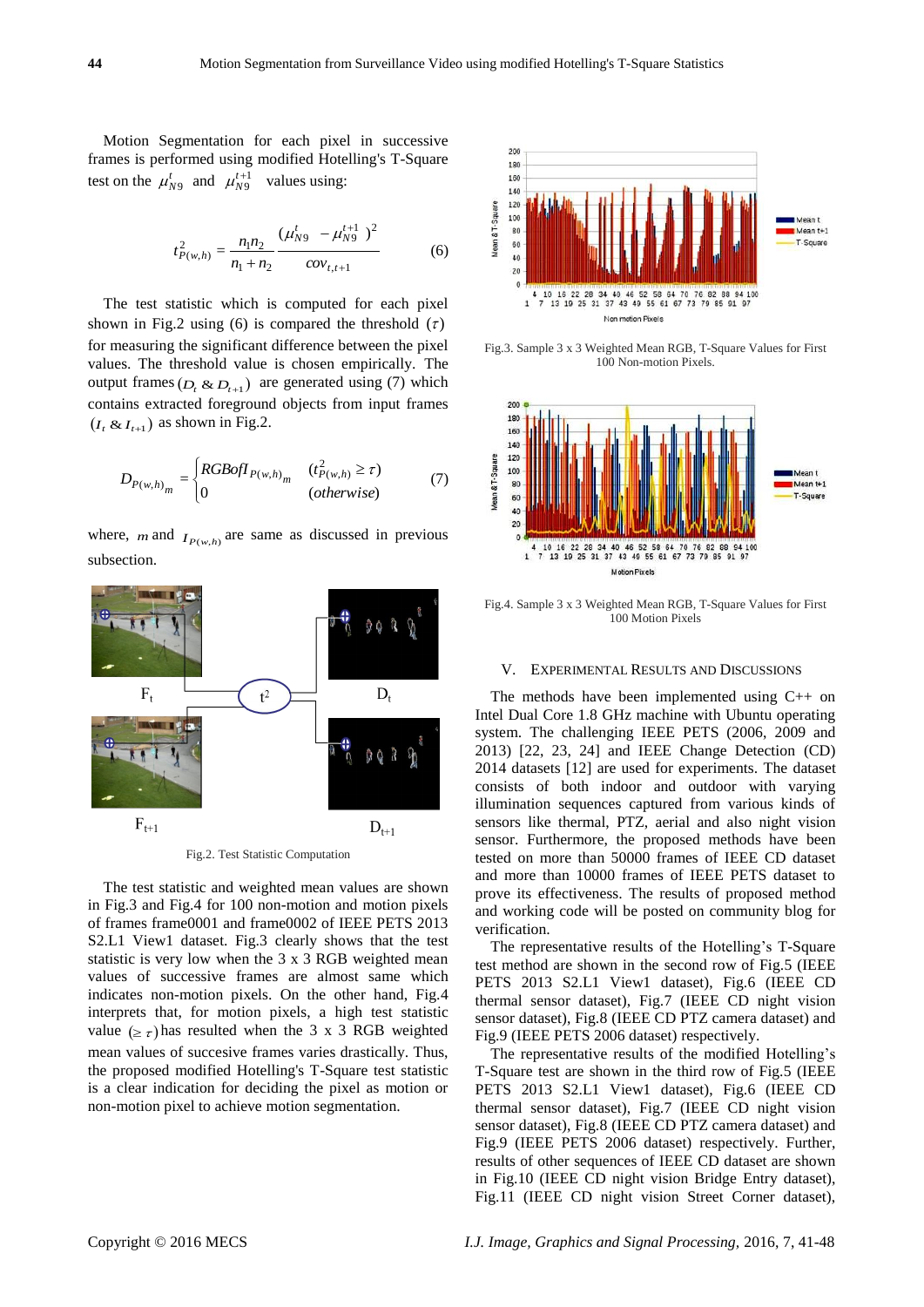Fig.12 (IEEE CD night vision Trauma dataset) and Fig.13 (IEEE CD dynamic background Fall dataset) respectively.

The modified Hotelling's T-Square test method can segment moving objects from the dynamic background as well as in illumination variation surveillance video sequences. In comparison with the results of Hotelling's T-Square test method (Fig.5 through Fig.9) the modified method achieves motion segmentation accurately with less computational time.



Fig.5. Example results for IEEE PETS 2013 People Tracking S2.L1 View\_1.



Fig.6. Example results for IEEE CD Thermal Frames.



Fig.7. Example results for IEEE CD Night Vision Fluid Highway Frames.



Fig.8. Example results for IEEE CD PTZ ZoomInZoomOut Frames.



Fig.9. Example results for IEEE PETS 2006 Frames.



Fig.10. Example results for IEEE CD Night Vision Bridge Frames.



Fig.11. Example results for IEEE CD Night Vision Street Corner Frames.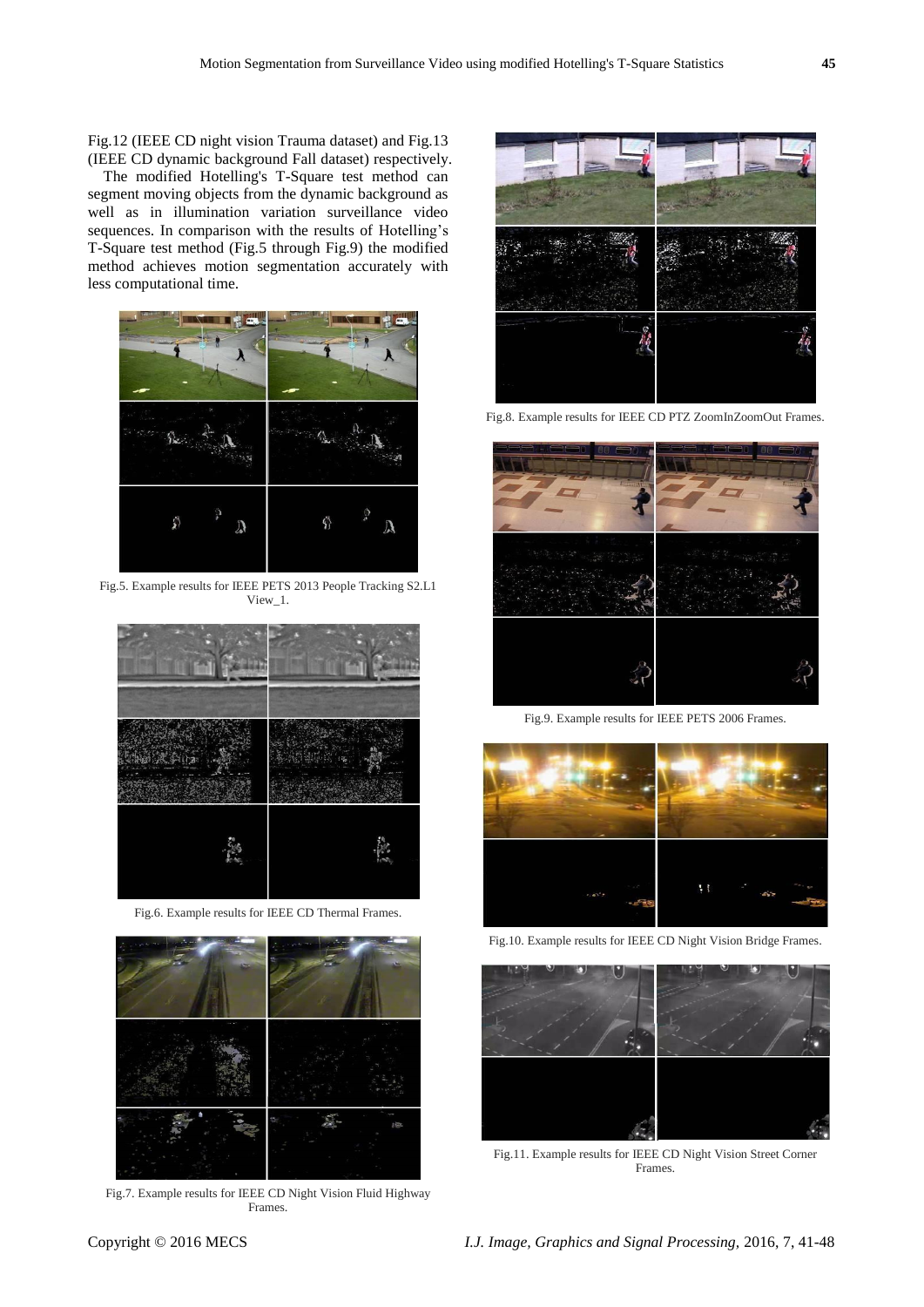

Fig.12. Example results for IEEE CD Night Vision Trauma Frames.



Fig.13. Example results for IEEE CD Dynamic Fall Frames.

Further, to validate the efficacy of the proposed method, we have qualitatively compared our results with one of the top ranked methods of CVPR Change Detection Workshop 2012 namely SOBS [19]. Fig. 14 through Fig. 16 compares the results of SOBS algorithm and proposed technique.

In Fig. 16, the result of proposed method has not segmented the complete body of a person who is in the center of the frame while SOBS has segmented. This is because the person is still for a long time and only the lower portion of objects body was in motion.



Fig.14. (a) IEEE CD PTZ ZoominZoomout Frame no 961; (b) Result of SOBS algorithm; (c) Result of proposed method.



Fig.15. (a) IEEE CD Night Vision Fluid Highway Frame no 968; (b) Result of SOBS algorithm; (c) Result of proposed method.



Fig.16. (a) IEEE PETS 2006 Frame no 977; (b) Result of SOBS algorithm; (c) Result of proposed method.

The results of proposed modified Hotelling's T-Square test statistic method have been evaluated with the help of performance metrics namely precision, recall and Fmeasure [12]. Evaluations have been done using the sample ground truth frames of IEEE CD dataset [12].

The three performance metrics are computed as follows:

$$
Precision = \frac{TP}{TP + FP}
$$
 (8)

$$
Recall = \frac{TP}{TP + FN} \tag{9}
$$

$$
F-measure = \frac{2*Precision*Recall}{Precision+Recall}
$$
 (10)

where, TP (True Positive) is number of pixels correctly labeled as motion pixels, FP (False positive) is number of pixels incorrectly labeled as motion pixels and FN (False Negative) is number of pixels which belong to motion pixels but labeled as non-motion pixels; Precision is the fraction of retrieved instances that are relevant; Recall is the fraction of relevant instances that are retrieved and Fmeasure is harmonic mean of precision and recall.

The mean values of performance metrics obtained for proposed and SOBS method is shown in Table. 1. It is to be noted that the results of the algorithm are raw and no post processing techniques have been applied.

Table 1. Performance Metrics

| <b>Dataset</b>                            | <b>Precision</b> |                 | <b>Recall</b> |                 | <b>F-measure</b> |                 |
|-------------------------------------------|------------------|-----------------|---------------|-----------------|------------------|-----------------|
|                                           | <b>SOBS</b>      | <b>Proposed</b> | <b>SOBS</b>   | <b>Proposed</b> | <b>SOBS</b>      | <b>Proposed</b> |
| IEEE PETS 2013 S2.L1 View1                | NA               | 0.73            | NA            | 0.68            | NA               | 0.70            |
| <b>IEEE PETS 2006</b>                     | 0.71             | 0.77            | 0.74          | 0.66            | 0.72             | 0.71            |
| IEEE CD night vision sensor Fluid Highway | 0.48             | 0.47            | 0.75          | 0.53            | 0.58             | 0.50            |
| IEEE CD PTZ Zoom in Zoom out              | 0.02             | 0.33            | 0.70          | 0.50            | 0.05             | 0.40            |
| <b>IEEE CD thermal sensor Park</b>        | 0.96             | 0.77            | 0.43          | 0.61            | 0.60             | 0.67            |

From Table. 1., we can observed that, the performance metrics obtained for the IEEE CD night vision sensor and the PTZ sensor dataset is low compared to other datasets. This is because of the extreme environment in case of night vision dataset and the frames captured while zoom in zoom out operation using PTZ camera makes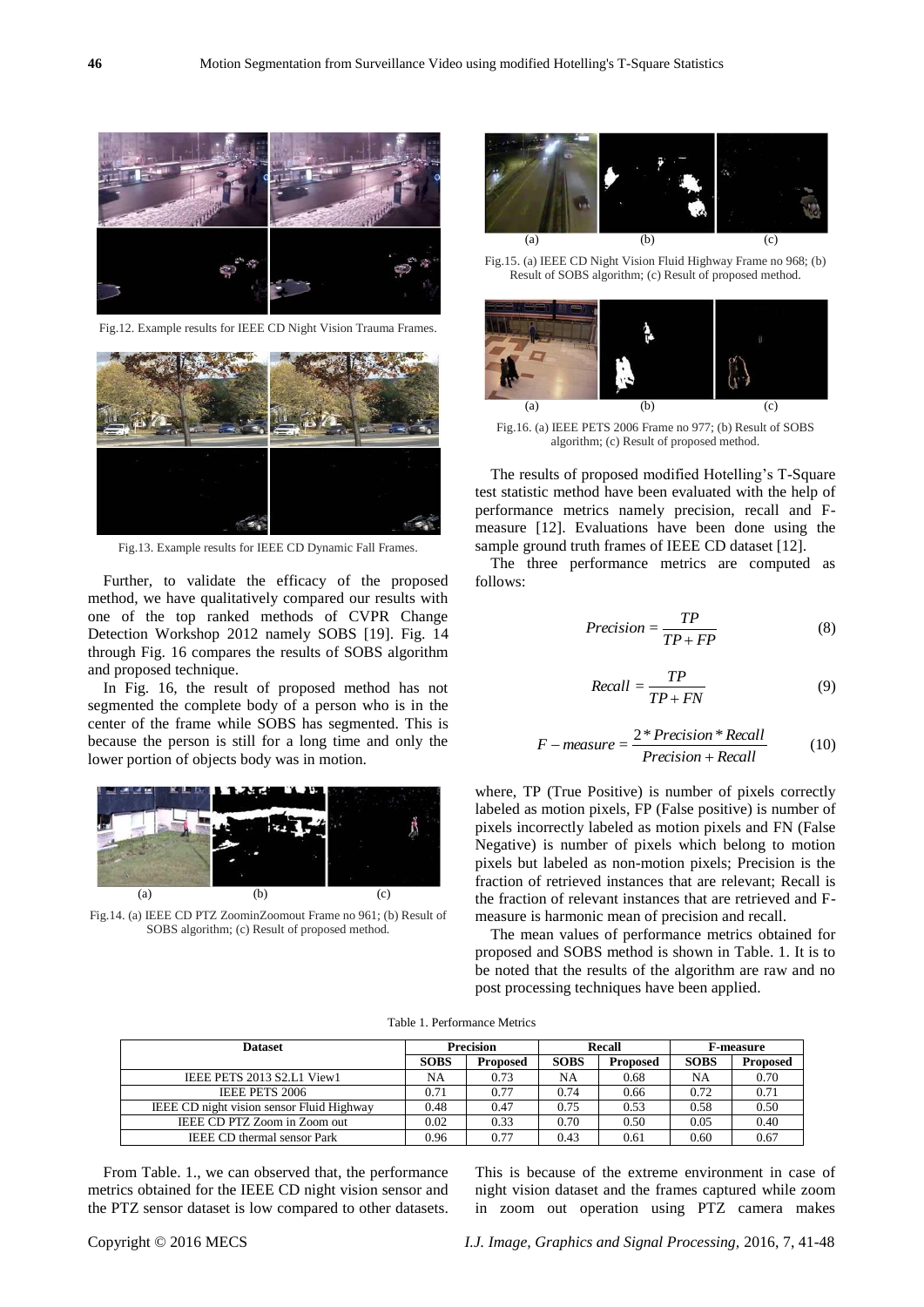background also to be treated as foreground by the algorithm.

In comparison the proposed modified Hotelling's T-Square test statistic method is equally good as SOBS, also it is observed that the results obtained on IEEE CD PTZ Zoom in Zoom out dataset by proposed method are better than the SOBS. Furthermore, the SOBS method is based on background construction and subtraction which is related to Stauffer and Grimson's work [30] whereas, the proposed method does not construct any background image for motion segmentation since we segment motion based on temporal-statistic framework which is more sensitive than the background construction based methods.

The average computation time required for execution of frames of size 320 x 240 by using the Hotelling's T-Square test and modified Hotelling's T-Square test statistic is shown in Table.2.

Table 2. Computing Time Required for Motion Segmentation

| Method                        | Average time in ms |  |  |  |
|-------------------------------|--------------------|--|--|--|
| Hotelling's T-Square          | 650                |  |  |  |
| Modified Hotelling's T-Square | 50                 |  |  |  |

## VI. CONCLUSION

In this paper, we proposed two generic statistical spatio-temporal methods for motion segmentation in surveillance videos. In the first method, the Hotelling's T-Square test statistic is used to segment motion pixels by considering spatial neighborhood RGB color intensity values of successive frames. A modified version of Hotelling's T-Square test statistic is proposed in the second method for motion segmentation. Comparative results interpret that the modified Hotelling's T-Square test method is better than using original Hotelling's T-Square test formula with respect to computation time and accuracy of the result. Experimental evaluations and comparison of the results have also been conducted with the help of performance metrics to demonstrate the efficiency of the proposed method. The results show that the method satisfactorily segments moving objects in complex and dynamic environments.

#### **REFERENCES**

- [1] J. Ahn, C. Choi, S. Kwak, K. Kim, and H. Byun. Human tracking and silhouette extraction for human robot interaction systems. *Pattern Analysis and Applications*, 12(2):167–177, 2009.
- [2] N. Armanfard, M. Komeili, and E. Kabir. Ted: A textureedge descriptor for pedestrian detection in video sequences. *Pattern Recognition*, 45(3):983 – 992, 2012.
- [3] M. Chandrajit, R. Girisha, and T. Vasudev. Motion segmentation from surveillance videos using t-test statistics. In *ACM India Computing Conference (COMPUTE '14)*. ACM, New York, 2014.
- [4] M. Chandrajit, R. Girisha, and T. Vasudev. Motion segmentation from surveillance video sequences using chi-square statistics. In *Emerging Research in Computing, Information, Communication and Applications*, volume 2, pages 365–372. Elsevier, 2014.
- [5] C. L. ChaoYang Lee, ShouJen Lin and C. Yang. An efficient continuous tracking system in real-time surveillance application. *Journal of Network and Computer Applications*, 35(3):1067 – 1073, 2012. Special Issue on Trusted Computing and Communications.
- [6] F. Cheng and Y. Chen. Real time multiple objects tracking and identification based on discrete wavelet transform. *Pattern Recognition*, 39(6):1126 – 1139, 2006.
- [7] Y. Chen, C. Chen, C. Huang, and Y. Hung. Efficient hierarchical method for background subtraction. *Pattern Recognition*, 40(10):2706 – 2715, 2007.
- [8] E. Dallalazadeh and D. S. Guru. Moving vehicles extraction in traffic videos. *IJMI*, 3(4):236–240, 2011.
- [9] S. Denman, C. Fookes, and S. Sridharan. Group segmentation during object tracking using optical flow discontinuities. In *Image and Video Technology (PSIVT), 2010 Fourth Pacific-Rim Symposium on*, pages 270–275, Nov 2010.
- [10] A. Elgammal, R. Duraiswami, D. Harwood, and L. Davis. Background and foreground modeling using nonparametric kernel density estimation for visual surveillance. *Proceedings of the IEEE*, 90(7):1151–1163, Jul 2002.
- [11] R. Girisha. *Some New Methodologies to Track Humans in a Single Environment using Single and Multiple Cameras-Doctoral Thesis*. University of Mysore, Mysore, 2010.
- [12] N. Goyette, P. Jodoin, F. Porikli, J. Konrad, and P. Ishwar. Changedetection.net: A new change detection benchmark dataset. In *Computer Vision and Pattern Recognition Workshops (CVPRW), 2012 IEEE Computer Society Conference on*, pages 1–8, June 2012.
- [13] R. A. Johnson and D. W. Winchern. *Applied Multivariate Statistical Analysis*. Pearson Prentice Hall, 2007.
- [14] H. J and S. O. A real-time system for monitoring of cyclists and pedestrians. In *Visual Surveillance, 1999. Second IEEE Workshop on, (VS 99)*, pages 74–81, Jul 1999.
- [15] T. Lim, B. Han, and J. H. Han. Modeling and segmentation of floating foreground and background in videos. *Pattern Recognition*, 45(4):1696 – 1706, 2012.
- [16] C. Liu, P. C. Yuen, and G. Qiu. Object motion detection using information theoretic spatio temporal saliency. *Pattern Recognition*, 42(11):2897 – 2906, 2009.
- [17] M. T. Lopez, A. F. Caballero, M. A. Fernandez, J. Mira, and A. E. Delgado. Visual surveillance by dynamic visual attention method. *Pattern Recognition*, 39(11):2194 – 2211, 2006.
- [18] X. L. L Zappella and J. Salvi. *New Trends in Motion Segmentation*. In Pattern Analysis and Applications,InTech, 2009.
- [19] L. Maddalena and A. Petrosino. The sobs algorithm: What are the limits? In *Computer Vision and Pattern Recognition Workshops (CVPRW), 2012 IEEE Computer Society Conference on*, pages 21–26, June 2012.
- [20] M. M. Mohamed Sedky and C. C. Chibelushi. Spectral-360: A physics-based technique for change detection. *in proc of IEEE Workshop on Change Detection*, 2014.
- [21] R. S. Munoz. A bayesian plan-view map based approach for multiple-person detection and tracking. *Pattern Recognition*, 41(12):3665 – 3676, 2008.
- [22] www.cvg.rdg.ac.uk/PETS2006/data.html [17 March 2016].
- [23] www.cvg.rdg.ac.uk/PETS2009/data.html [17 March 2016].
- [24] www.cvg.rdg.ac.uk/PETS2013/a.html [17 March 2016].
- [25] A. Prati, R. Cucchiara, I. Mikic, and M. Trivedi. Analysis and detection of shadows in video streams: a comparative